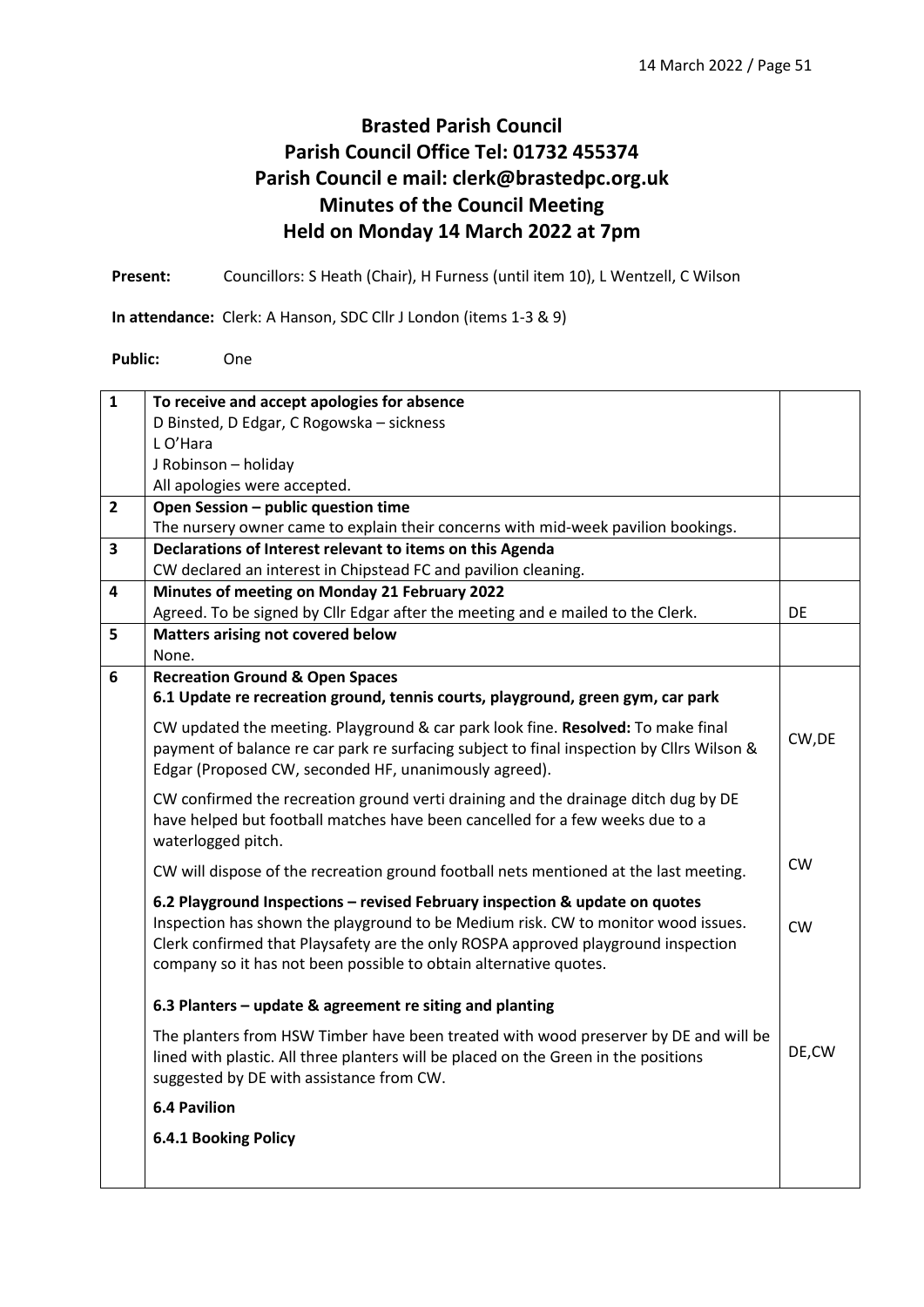| To be discussed further at the next council meeting. Clerk to also ask if potential hirer<br>can hire on a Friday rather than a Thursday evening and to ask nursery for potential<br>reimbursement of loss of hire income.                                                                                                                                                                                                                                                                                                     | AH              |
|--------------------------------------------------------------------------------------------------------------------------------------------------------------------------------------------------------------------------------------------------------------------------------------------------------------------------------------------------------------------------------------------------------------------------------------------------------------------------------------------------------------------------------|-----------------|
| <b>6.4.2 Cleaning Arrangements</b>                                                                                                                                                                                                                                                                                                                                                                                                                                                                                             |                 |
| Clerk confirmed that the parish council has a cleaning specification. Current cleaner is<br>able to clean on Friday evening and Sunday evening which will facilitate weekend<br>Pavilion bookings. It was agreed to retain the current cleaning arrangements.                                                                                                                                                                                                                                                                  |                 |
| 6.4.3 Vandalism at Pavilion & CCTV                                                                                                                                                                                                                                                                                                                                                                                                                                                                                             |                 |
| A window at the Pavilion has been damaged by a catapult. Sevenoaks Glazing have<br>ordered a replacement pane which will be replaced next week, cost £133 + VAT. The<br>vandalism has been reported online to Kent Police. Agreed that CW will e mail the Clerk<br>information on equipment needed for CCTV to be discussed at next council meeting.                                                                                                                                                                           | <b>CW</b>       |
| <b>6.4.4 Plumbing Repairs</b>                                                                                                                                                                                                                                                                                                                                                                                                                                                                                                  |                 |
| Leaking tap at Pavilion repaired at short notice last week, cost £258.                                                                                                                                                                                                                                                                                                                                                                                                                                                         |                 |
| 6.4.5 Double Door repairs - quote                                                                                                                                                                                                                                                                                                                                                                                                                                                                                              |                 |
| DE has obtained a quote to repair the double doors. HF to obtain an additional quote.                                                                                                                                                                                                                                                                                                                                                                                                                                          | <b>HF</b>       |
| 6.4.6 Pavilion Fire Risk assessment - update                                                                                                                                                                                                                                                                                                                                                                                                                                                                                   |                 |
| Agreed to check that the person carrying out the work is under the umbrella of the<br>original company agreed at the last meeting.                                                                                                                                                                                                                                                                                                                                                                                             | AH              |
| 6.4.7 Legionella Work quotes & scheduling                                                                                                                                                                                                                                                                                                                                                                                                                                                                                      |                 |
| DE has sourced another quote which is higher than that submitted by Envirocure. Agreed<br>to proceed with Envirocure.                                                                                                                                                                                                                                                                                                                                                                                                          | AH              |
| 6.4.8 Legionella Online training                                                                                                                                                                                                                                                                                                                                                                                                                                                                                               |                 |
| DE has completed this. CW, SH and LOH to complete by next meeting.                                                                                                                                                                                                                                                                                                                                                                                                                                                             | CW, SH, L       |
| 6.5 The Green & Orchard working party - update and agreement re fruit tree & gate<br>purchase                                                                                                                                                                                                                                                                                                                                                                                                                                  | <b>OH</b>       |
| Resolved: To purchase 70 fruit trees for £1,774.10 and a wooden access gate to the<br>orchard approx £173 + VAT. (Proposed HF, seconded CW, unanimously agreed). Clerk<br>circulated the orchard planting plan prepared by DE. Fruit trees will be in a spiral with<br>Simon Thorogood's donated bench at the centre of the spiral. Volunteers will be<br>coming on 17 March to plant the trees. It was agreed that if there are too many trees for<br>the orchard, the excess can be planted along the A25 by the allotments. |                 |
| 6.6 Queen's Jubilee Street party on Green 5 June 2022 - decoration s & any other<br>business                                                                                                                                                                                                                                                                                                                                                                                                                                   |                 |
| The Teashop and the Stanhope will be supporting. HF will e mail potential bunting ideas.<br>Parish council to supply tables. DE to check length of bunting required. CW suggested<br>prizes for best children's fancy dress. Gazebos owned by parish council can be placed on<br>The Green.                                                                                                                                                                                                                                    | <b>HF</b><br>DE |
| 6.7 Discussion re additional Streetlights for Church Road, Coles Lane & Rectory Lane                                                                                                                                                                                                                                                                                                                                                                                                                                           |                 |
| Streetlights have quoted a cost of £2,200 per new column. An extra twelve lights in total<br>might be needed to increase the brightness. Another option is to increase the output of<br>each light to make them brighter at a charge of £41 + VAT for three. It was agreed that                                                                                                                                                                                                                                                |                 |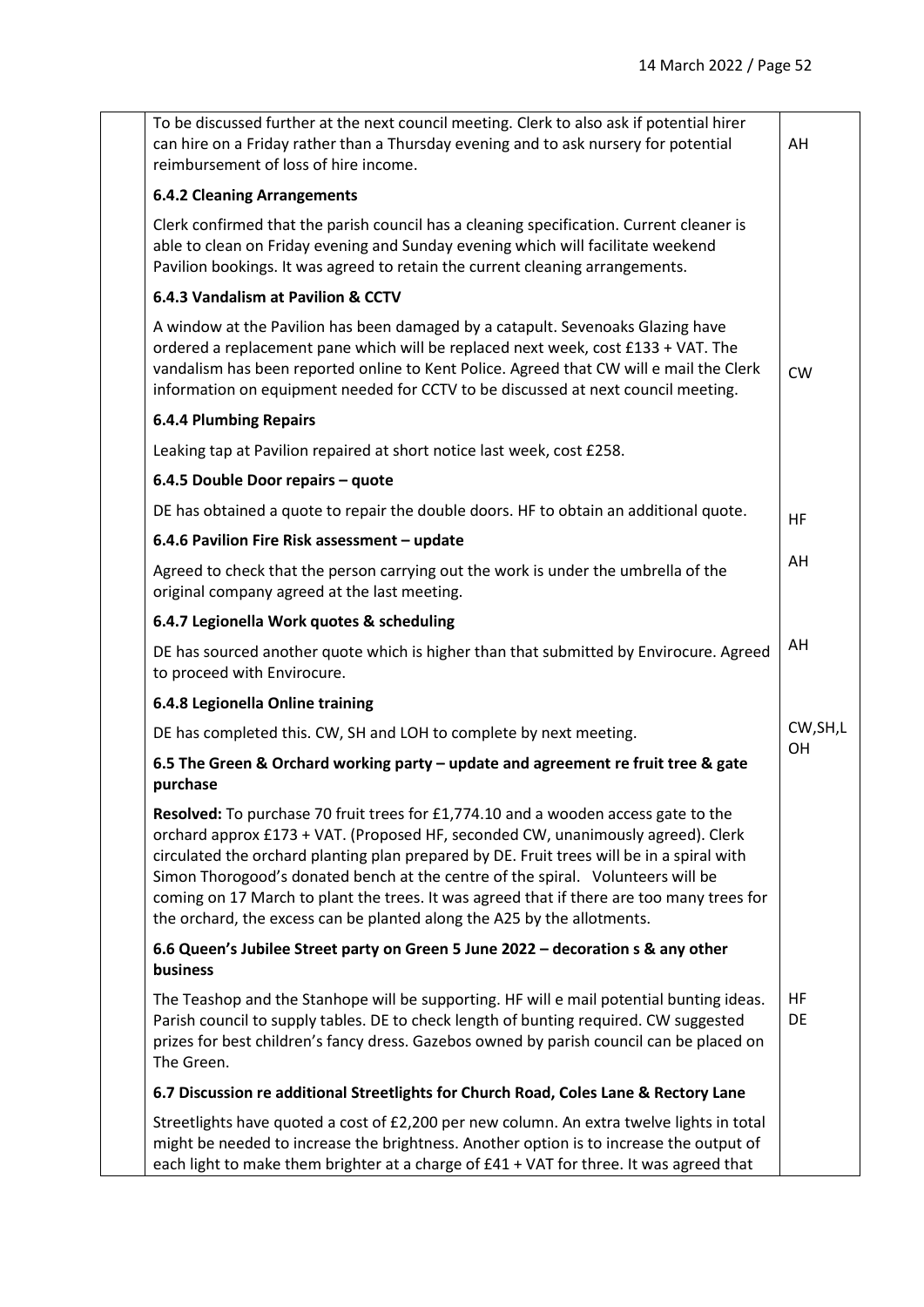|                         |                                                                                                                                                                                                                                                 |                  | lighting as this is a semi-rural area.                  |        |                                                                                                                                                    | residents in the affected roads should be leafletted first to see if they would like more                                                                                                                                                                                                                                                                                                                                                                                                              |          |                          | AH |
|-------------------------|-------------------------------------------------------------------------------------------------------------------------------------------------------------------------------------------------------------------------------------------------|------------------|---------------------------------------------------------|--------|----------------------------------------------------------------------------------------------------------------------------------------------------|--------------------------------------------------------------------------------------------------------------------------------------------------------------------------------------------------------------------------------------------------------------------------------------------------------------------------------------------------------------------------------------------------------------------------------------------------------------------------------------------------------|----------|--------------------------|----|
|                         | <b>6.8 Tennis Club hire rates</b>                                                                                                                                                                                                               |                  |                                                         |        |                                                                                                                                                    |                                                                                                                                                                                                                                                                                                                                                                                                                                                                                                        |          |                          |    |
|                         | Clerk confirmed that other local tennis courts have a membership scheme with an<br>annual membership cost of approx. £150-£200 with online court booking. Agreed to<br>retain the current model but to look into online booking for the future. |                  |                                                         |        |                                                                                                                                                    |                                                                                                                                                                                                                                                                                                                                                                                                                                                                                                        |          |                          |    |
|                         | 6.9 Proposed new Darent Valley footpath                                                                                                                                                                                                         |                  |                                                         |        |                                                                                                                                                    |                                                                                                                                                                                                                                                                                                                                                                                                                                                                                                        |          |                          |    |
|                         |                                                                                                                                                                                                                                                 |                  |                                                         |        | river Darent which passes through Park Farm.                                                                                                       | Darent Valley Landscape Partnership Scheme are considering a new footpath along the                                                                                                                                                                                                                                                                                                                                                                                                                    |          |                          |    |
| $\overline{\mathbf{z}}$ | <b>Planning</b><br>None.                                                                                                                                                                                                                        |                  | 1LS Ref. No: 22/00447/HOUSE<br>7.3 Covers Farm - update |        | Planning applications awaiting comments to SDC:<br>Unanimously agreed to support this application.<br>No issues were raised with this application. | 7.1 Demolition of rear canopy and existing front extension. Construction of rear single<br>storey extension with canopy and two storey front extension. Dormers within the<br>existing habitable roof space. Whitewoods Chart Lane Brasted Westerham Kent TN16<br>7.2 Confirmation that the use of both buildings as a single dwelling is lawful. Old Star<br>House Chart Lane Brasted Westerham Kent TN16 1LU Ref. No: 22/00444/LDCEX<br>7.2 Planning applications with comments already sent to SDC: |          |                          |    |
| 8                       | <b>Finance</b>                                                                                                                                                                                                                                  |                  |                                                         |        |                                                                                                                                                    | Zoom pre meeting to be held on 14 April (Westerham TC, SwIH PC, Brasted PC).                                                                                                                                                                                                                                                                                                                                                                                                                           |          |                          |    |
|                         |                                                                                                                                                                                                                                                 |                  | 8.1 Payments for Approval                               |        |                                                                                                                                                    |                                                                                                                                                                                                                                                                                                                                                                                                                                                                                                        |          |                          |    |
|                         | Clerk has circulated all the payments. Bank balance at 14/3/22 = £75,282.59                                                                                                                                                                     |                  |                                                         |        |                                                                                                                                                    |                                                                                                                                                                                                                                                                                                                                                                                                                                                                                                        |          |                          |    |
|                         | The following payments were submitted for approval:<br>Date of<br><b>Total Cost</b><br>Reclaim<br>ID<br>Date of<br>Payment                                                                                                                      |                  |                                                         |        |                                                                                                                                                    |                                                                                                                                                                                                                                                                                                                                                                                                                                                                                                        |          |                          |    |
|                         | No                                                                                                                                                                                                                                              | invoice          | Payment                                                 | method | Payee                                                                                                                                              | <b>Details</b>                                                                                                                                                                                                                                                                                                                                                                                                                                                                                         | (f)      | VAT (£)                  |    |
|                         | P21<br>183                                                                                                                                                                                                                                      |                  | 01-Feb-<br>22                                           | DD     | Direct Debit<br>(EDF ENERGY)                                                                                                                       | Pavilion electricity                                                                                                                                                                                                                                                                                                                                                                                                                                                                                   | 44.00    |                          |    |
|                         | P21<br>184                                                                                                                                                                                                                                      | $24$ -Jan-<br>22 | 07-Feb-<br>22                                           | DD     | Direct Debit (BT<br><b>GROUP PLC)</b>                                                                                                              | Pavilion broadband                                                                                                                                                                                                                                                                                                                                                                                                                                                                                     | 39.54    | 6.59                     |    |
|                         | P21<br>185                                                                                                                                                                                                                                      | 02-Feb-<br>22    | 16-Feb-<br>22                                           | DD     | Direct Debit<br>(LLOYDS BANK<br>PLC)                                                                                                               | Ark Trading (High Visibility                                                                                                                                                                                                                                                                                                                                                                                                                                                                           | 95.65    |                          |    |
|                         |                                                                                                                                                                                                                                                 |                  |                                                         |        |                                                                                                                                                    | Vests)                                                                                                                                                                                                                                                                                                                                                                                                                                                                                                 |          | 15.94                    |    |
|                         |                                                                                                                                                                                                                                                 | 03-Feb-          |                                                         |        | Direct Debit                                                                                                                                       | Monthly fee                                                                                                                                                                                                                                                                                                                                                                                                                                                                                            | 3.00     | $\overline{a}$           |    |
|                         | P21<br>186<br>P21                                                                                                                                                                                                                               | 22               | 18-Feb-<br>22<br>21-Feb-                                | DD     | (OPUS ENERGY<br>GAS SU)<br>Direct Debit (BT                                                                                                        | Pavilion gas                                                                                                                                                                                                                                                                                                                                                                                                                                                                                           | 126.00   | 6.00                     |    |
|                         | 187                                                                                                                                                                                                                                             |                  | 22                                                      | DD     | GROUP PLC)<br>Direct Debit                                                                                                                         | Clerk's phone line                                                                                                                                                                                                                                                                                                                                                                                                                                                                                     | 36.61    | $\overline{\phantom{a}}$ |    |
|                         | P21<br>188<br>P21                                                                                                                                                                                                                               |                  | 28-Feb-<br>22<br>28-Feb-                                | DD     | (CASTLE WATER<br>LTD)                                                                                                                              | Pavilion water                                                                                                                                                                                                                                                                                                                                                                                                                                                                                         | 45.23    | $\overline{\phantom{a}}$ |    |
|                         | 189                                                                                                                                                                                                                                             |                  | 22                                                      | SO     |                                                                                                                                                    | Clerk's salary                                                                                                                                                                                                                                                                                                                                                                                                                                                                                         |          | $\overline{\phantom{a}}$ |    |
|                         | P21<br>190                                                                                                                                                                                                                                      | 28-Feb-<br>22    | 14-Mar-<br>22                                           | BP     |                                                                                                                                                    | Reimbursement for tree &<br>guard purchase for orchard                                                                                                                                                                                                                                                                                                                                                                                                                                                 | 1,265.77 | $\overline{\phantom{a}}$ |    |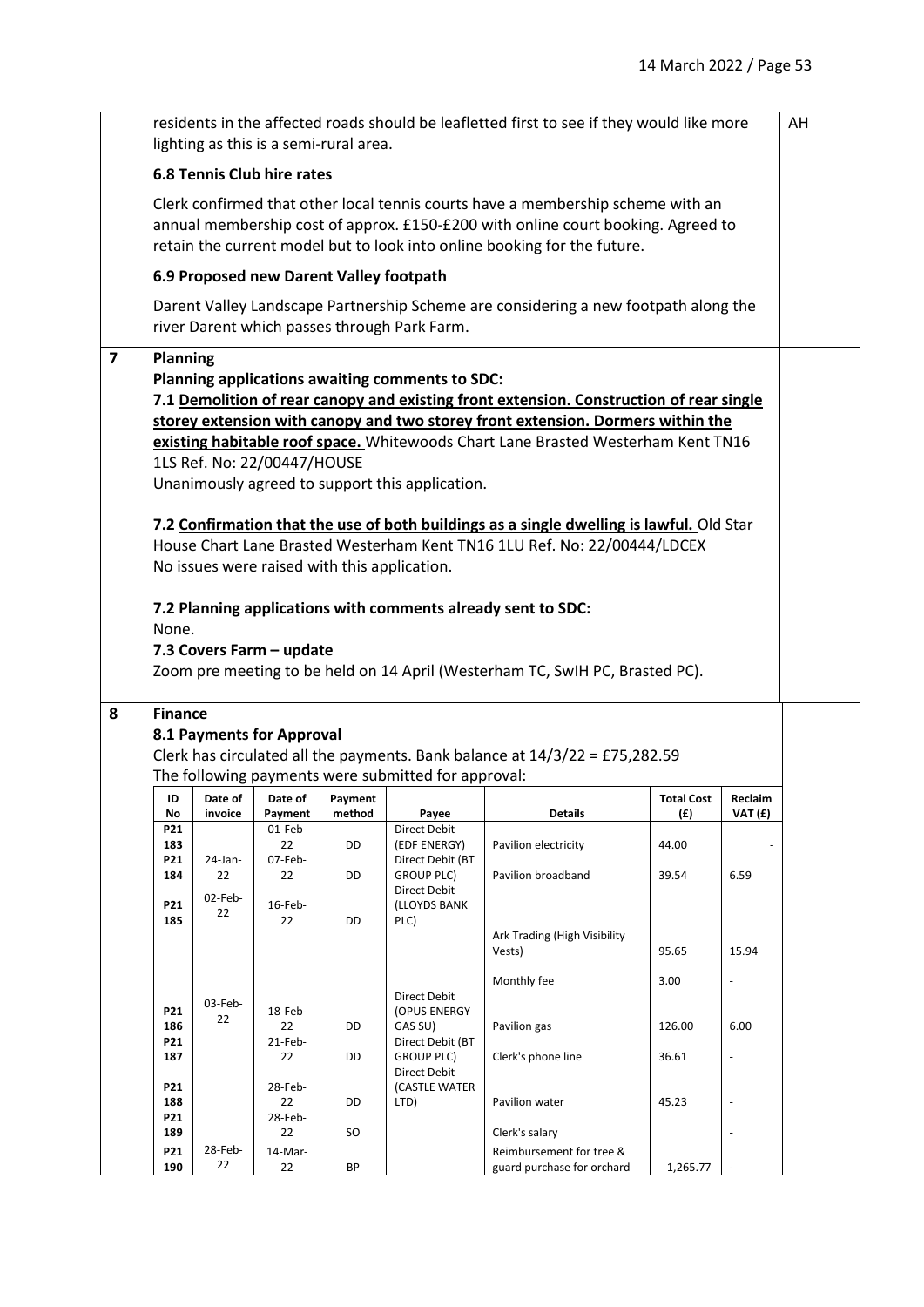| P21        | 17-Feb-    | 14-Mar- |           |                         |                             |          |                          |  |
|------------|------------|---------|-----------|-------------------------|-----------------------------|----------|--------------------------|--|
| 191        | 22         | 22      | <b>BP</b> | Safeplay                | <b>Inspection Report</b>    | 93.00    | 15.50                    |  |
| P21        | $12$ -Jan- | 14-Mar- |           |                         |                             |          |                          |  |
| 192        | 22         | 22      | <b>BP</b> | Envirocure              | Legionella Risk Assessment  | 180.00   | 30.00                    |  |
| P21        | $25$ -Feb- | 14-Mar- |           | Sevenoaks               |                             |          |                          |  |
| 193        | 22         | 22      | <b>BP</b> | <b>District Council</b> | Dog Bins Oct - Dec 2021     | 224.64   | 37.44                    |  |
| P21        | $01-Mar-$  | 14-Mar- |           | <b>Arien Designs</b>    | Overlays for tennis & play  |          |                          |  |
| 194        | 22         | 22      | <b>BP</b> | Ltd                     | area signs                  | 6.60     | 1.10                     |  |
| P21        |            | 14-Mar- |           |                         | Backdated payrise due per   |          |                          |  |
| 195        |            | 22      | <b>BP</b> |                         | <b>NALC</b>                 |          |                          |  |
| P21        | $10-Mar-$  | 14-Mar- |           |                         |                             |          |                          |  |
| 196        | 22         | 22      | <b>BP</b> | SGE (Seal) Ltd          | Pavilion tap repair         | 258.18   | 43.03                    |  |
|            |            |         |           | Endsleigh               |                             |          |                          |  |
| <b>P21</b> |            | 14-Mar- |           | Gardens                 |                             |          |                          |  |
| 197        |            | 22      | <b>BP</b> | Nursery Ltd             | Fruit trees for Orchard     | 1,774.10 |                          |  |
| P21        | 20-Feb-    | 14-Mar- |           |                         | Cuprinol wood preserver for |          |                          |  |
| 198        | 22         | 22      | <b>BP</b> | Jewson                  | planters                    | 20.64    | 3.44                     |  |
| P21        | $10$ -Feb- | 14-Mar- |           |                         | Wood preserver &            |          |                          |  |
| 199        | 22         | 22      | <b>BP</b> | Jewson                  | sandpaper for planters      | 23.47    | 3.91                     |  |
|            |            |         |           | Sevenoaks               |                             |          |                          |  |
|            | $25$ -Jan- |         |           | Volunteer               |                             |          |                          |  |
| P21        | 22         | 14-Mar- |           | Transport               |                             |          |                          |  |
| 200        |            | 22      | <b>BP</b> | Group                   | <b>Community Grant</b>      | 200.00   |                          |  |
| P21        |            | 14-Mar- |           |                         |                             |          |                          |  |
| 201        |            | 22      | <b>BP</b> |                         | Pavilion booking refund     | 150.00   | $\overline{\phantom{a}}$ |  |
| P21        | 28-Feb-    | 14-Mar- |           |                         |                             |          |                          |  |
| 202        | 22         | 22      | <b>BP</b> |                         | Pavilion Cleaning Feb 2022  | 76.50    | $\overline{\phantom{a}}$ |  |
|            |            |         |           |                         |                             |          |                          |  |

The payments were all agreed.

## **8.2 Bank mandate**

The following resolution to update the bank mandate was agreed:

- I/We confirm this resolution has been recorded in accordance with the rules of the organisation.
- The people named in this form will be authorised individuals on all accounts.
- I/We are aware Unity Trust Bank may not make enquiries before acting on instructions given by any authorised signatory.
- We acknowledge that Unity's [Terms and Conditions](https://www.unity.co.uk/terms-and-conditions/) may vary from time to time and we agree to be bound by them.
- I/We will provide Unity with instructions and changes in line with the mandate.
- Unity should rely on this Mandate until we send future amends.
- I/We will send Unity a copy of the Memorandum and Articles of Association, a copy of the Company's rules, our Trust Deeds or our registration documents if requested. We will inform Unity of any changes.
- I/We will also notify Unity in writing of any change in Directors/Trustees/Officers and membership.
- Committee members/Trustees of unincorporated entities acknowledge that they shall be jointly and severally liable for any liabilities incurred by individuals authorised to give instructions.

HF signed the mandate.

|   | 8.3 NALC - Clerk's backdated pay increase for 1 April 2021           |
|---|----------------------------------------------------------------------|
|   | Noted.                                                               |
|   | 8.4 Potential Donation to Samaritans/Shout                           |
|   | Deferred to next council meeting.                                    |
| 9 | <b>District &amp; County Councillor Reports</b>                      |
|   | SDC Cllr James London updated on:                                    |
|   | (i) Planning refusal for bunds at Chevening House is being appealed. |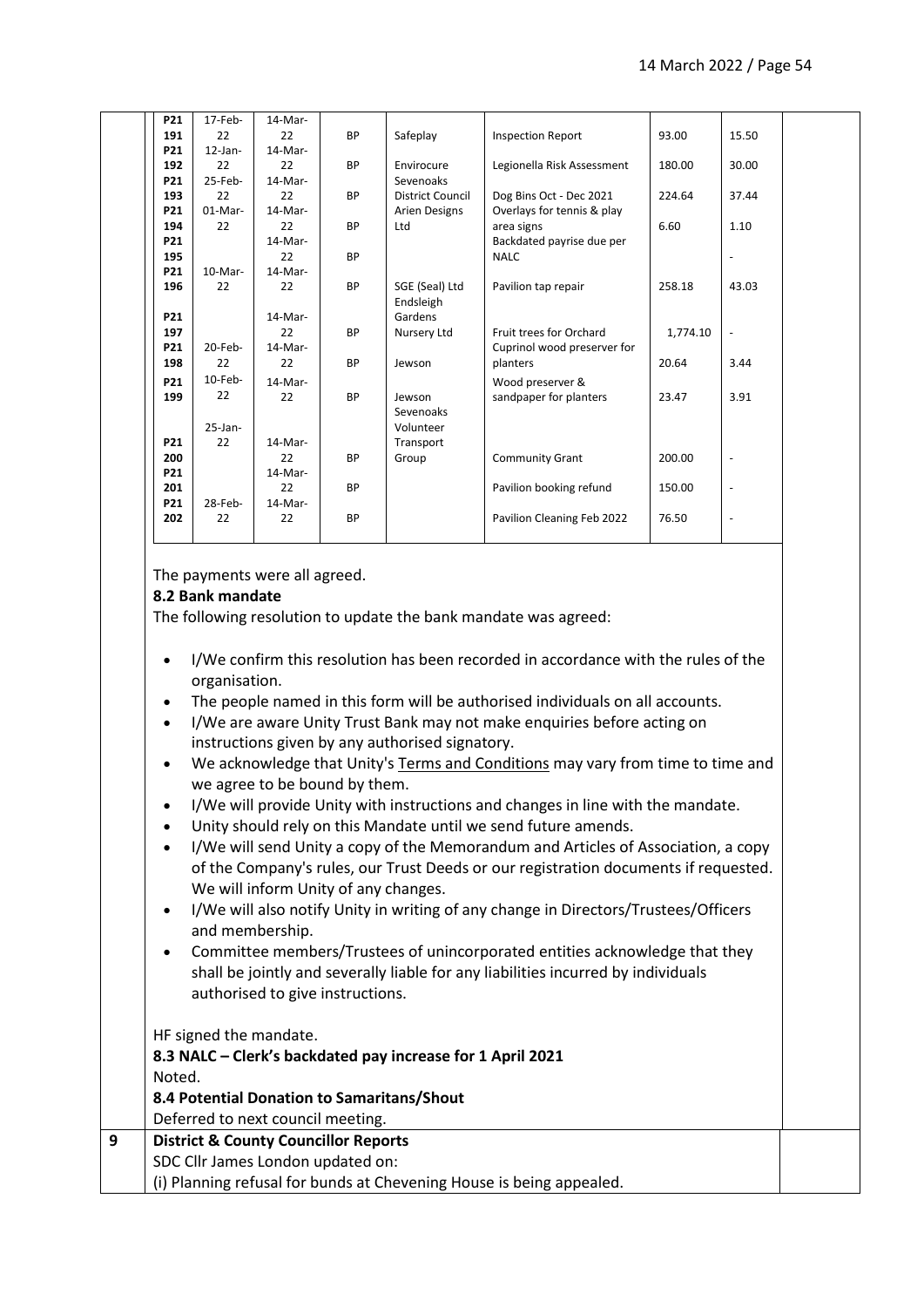|    | (ii) SDC are looking at 20mph zones in Sevenoaks                                                                                                                            |    |
|----|-----------------------------------------------------------------------------------------------------------------------------------------------------------------------------|----|
|    | (iii) Sevenoaks District Councillors are willing to call in any planning applications the                                                                                   |    |
|    | parish council feels are contentious.                                                                                                                                       |    |
| 10 | Sundridge & Brasted Social Club lease - update                                                                                                                              |    |
|    | SH updated on the Zoom meeting held on 8 March between the working party and the                                                                                            |    |
|    | Social Club. Next steps will be discussed at the next parish council meeting.                                                                                               |    |
|    |                                                                                                                                                                             |    |
|    | HF left the meeting.                                                                                                                                                        |    |
| 11 | Invitation to PCSO re women & girls' safety - update                                                                                                                        |    |
|    | Deferred to next meeting.                                                                                                                                                   |    |
| 12 | 12.1 KCC Bus Funding Reduction Public Consultation https://letstalk.kent.gov.uk/bus-                                                                                        |    |
|    | funding-                                                                                                                                                                    |    |
|    | reductions?utm_medium=email&utm_medium=email&utm_source=ehq_newsletter&ut                                                                                                   |    |
|    | m source=ehq&utm campaign=ehq-Have-your-say-on-our-bus-funding-reduction-                                                                                                   |    |
|    | consultation&utm_campaign=website (deadline 25 April 2022). Noted.                                                                                                          |    |
|    | 12.2 SDC Air Quality https://www.sevenoaks.gov.uk/airquality (deadline 24 March                                                                                             |    |
|    | 2022). Noted.                                                                                                                                                               |    |
|    | 12.3 KALC request for items to raise with Police & Crime Commissioner (deadline 14                                                                                          |    |
|    | March 2022). Improved visibility would be helpful.                                                                                                                          |    |
| 13 | <b>Kent Highways</b><br>13.1 Updates from reported faults                                                                                                                   |    |
|    | Noted.                                                                                                                                                                      |    |
|    | 13.2 Average Speed Camera Update                                                                                                                                            |    |
|    | KCC Highways will be trimming back trees in recreation ground along A25. It was                                                                                             |    |
|    | observed that the traffic along the A25 already appears to be slowing due to the                                                                                            |    |
|    | existence of the speed cameras. The parish councillors are interested in reviewing the                                                                                      |    |
|    | data produced by the trial.                                                                                                                                                 |    |
|    | 13.3 Teams meeting with new Steward of Kent Highways 15 March 10:00 (DE & SH)                                                                                               |    |
|    | Clerk to attend with DE.                                                                                                                                                    |    |
|    | 14.3 Trooli Fibre Broadband A25 works update                                                                                                                                |    |
|    | New box on pavement by Teashop and crosses have appeared on pavement where                                                                                                  |    |
|    | digging will take place. Clerk has queried whether planning permission was needed with                                                                                      |    |
|    | SDC Planning Department & KCC Highways. Awaiting information from Highways.                                                                                                 |    |
| 14 | Correspondence                                                                                                                                                              |    |
|    | 14.1 Tree planting by A25 allotments                                                                                                                                        |    |
|    | Complaint has been received re gaps along A25 where ash trees were removed. Parish<br>council had agreed to review this, DE will install any excess trees purchased for the | DE |
|    | orchard.                                                                                                                                                                    |    |
|    | 14.2 Route to orchard                                                                                                                                                       |    |
|    | E mail complaint has been received re the damage from the creation of the route to the                                                                                      |    |
|    | Orchard from the car park. It was confirmed that only overgrown blackthorn was                                                                                              |    |
|    | damaged to create the path and the parish council is planting hundreds of trees of                                                                                          |    |
|    | quality in the orchard.                                                                                                                                                     |    |
| 15 | <b>Information Exchange</b>                                                                                                                                                 |    |
|    | Clerk raised recent e mail correspondence received re the idea of housing Ukrainian                                                                                         |    |
|    | refugees at the Pavilion. It was concluded this was not possible at the moment due to the                                                                                   |    |
|    | lease with the nursery.                                                                                                                                                     |    |
| 16 | <b>Date of Next meeting</b>                                                                                                                                                 |    |
|    | Scheduled for Monday 9 May at 7pm.                                                                                                                                          |    |

The meeting closed at 9.10 pm.